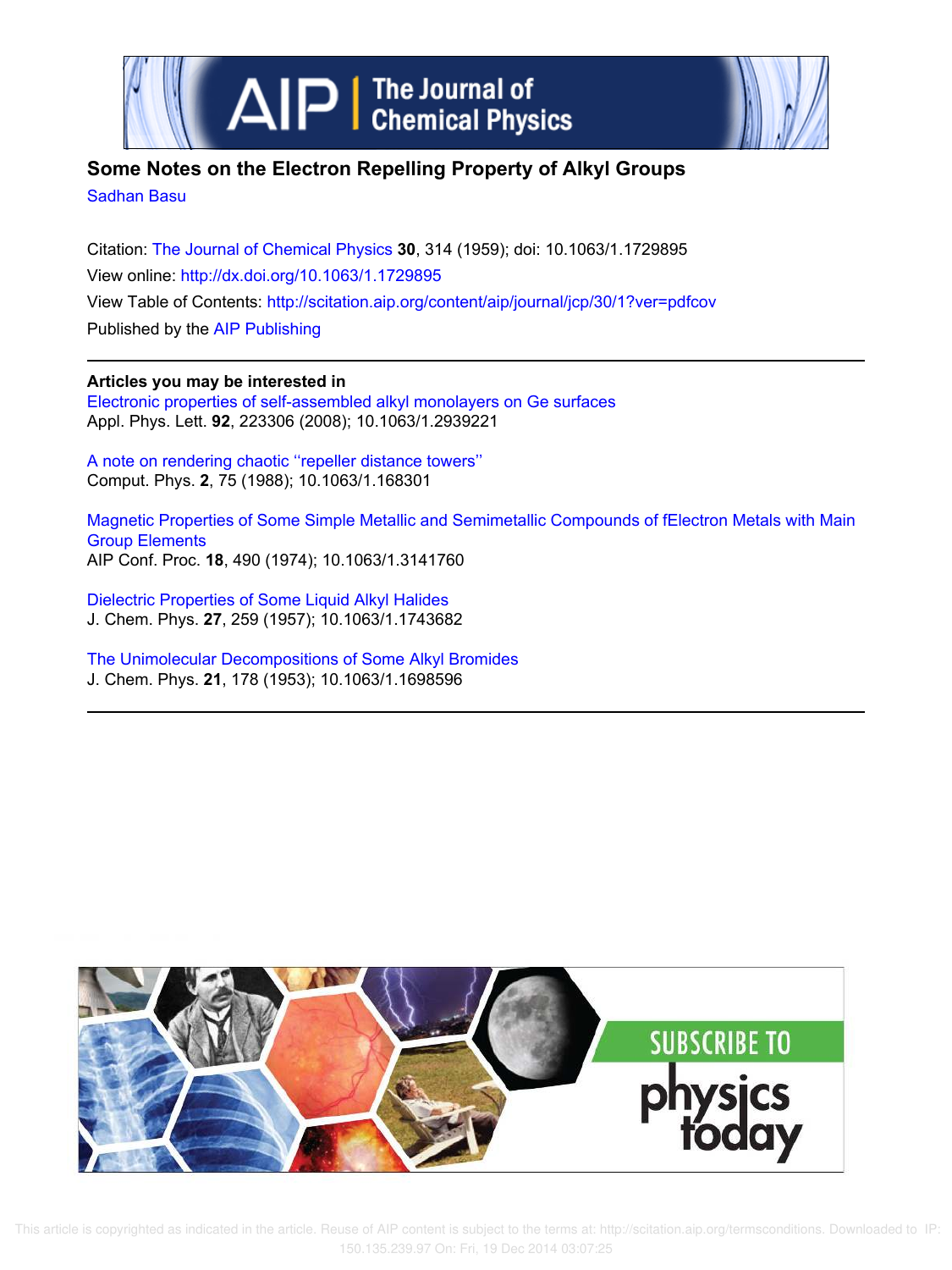## **Some Notes on the Electron Repelling Property of Alkyl Groups**

SADHAN BAsu

*Mathematical Institute, Oxford University, England, mtd Department of Chemistry, University College of Science,* 92 *Upper Circular Road, Calcutta* 9, *India* 

(Received August 15, 1958)

Electron donation by alkyl groups and bond angle change due to steric requirement have been found to affect the physicochemical properties of simple saturated molecules in exactly similar manner.

IN the electronic interpretation of the reactivity of organic compounds assumption has been made N the electronic interpretation of the reactivity of about the electron-donating property of alkyl groups, which has helped us to a considerable extent in understand a large number of chemical reactions, although in a more-or-less qualitative manner.<sup>1</sup> Difficulties are encountered when an attempt is made to analyze the effect in a semiquantitative manner. Thus it may be assumed that the ionization potential of methylamine is lower than that of ammonia because the methyl group tends to donate electrons to the nitrogen thereby increasing the electron density at the latter. Consequently the lone pair electrons are less tightly bound to nitrogen in methylamine than in ammonia and are therefore more easily removed. But the ionization potential of methyl radical is 9.85 ev while that of ammonia is 10.15 ev.2 So it is not clear why the methyl group should strongly donate electrons to the nitrogen in methylamine so as to lower the ionization potential to the extent of about 1.18 ev. This suggests the question: Is there any other effect which may be operative in these systems along with electron donation by the methyl group which may be responsible for such a large lowering of ionization potentials? (It is as high as 2.33 ev in trimethylamine. $a$ )

The recent electron diffraction<sup>4(a)</sup> and microwave<sup>4(b)</sup> studies on ammonia and methyl ammines show that (i) in ammonia the angle HNH is  $106^\circ$ , (ii) in monomethylamine the angle HNH is 106° but the angle CNH is 112°, and (iii) in trimethylamine all the angles CNC are 110°. In ammonia the hybridization is therefore close to  $s\hat{p}^3$ , consequently the lone pair electrons in ammonia are also in the *Sp3* hybridized state. In monomethylamine as one of the bond angles, i.e., the angle CNH, is 112°, the bonding orbital takes up more *s* character, hence the lone pair electrons are left with more *p* character in methylamine than in ammonia. In trimethylamine all the angles are 110°, so

the *p* character of the lone pair electrons is still further increased. (Although the statement is correct for trimethylamine, it is not necessarily so for mono- and di-substituted compounds without some additional assumption.) Thus from the experimental data on the bond angles we see that as we pass on from ammonia to trimethylamine the lone pair electrons of the nitrogen may take up more  $p$  character, the negative center of gravity of the lone pair orbital may move away from the nitrogen nucleus and consequently the ease with which they can be removed from the molecule may increase. This means that a change in bond angle alone may bring about a lowering of the ionization potential in going from ammonia to trimethylamine. And so the question is, is there any way by which we can make an estimate of the relative contribution of the two effects, bond deflection and electron donation, in lowering the ionization potentials of methylamines compared to ammonia?

Recently Higuchi<sup>5</sup> has made a detailed MO calculation on ammonia. He has shown that when the angle HNH is 90°, the lone pair electrons are more tightly bound to the nitrogen nucleus than are the bonded ones. But as the angle is increased the energy of the lone pair electrons goes down and that of the bonded ones goes up. In the table below are given the energy values of lone pair and bonded electrons in ammonia at various HNH bond angles.

| $90.0^{\circ}$ | $97.5^{\circ}$ $105.0^{\circ}$ $112.5^{\circ}$ $116.25^{\circ}$ |                |                |
|----------------|-----------------------------------------------------------------|----------------|----------------|
|                | 22.12<br>24.58                                                  | 18.51<br>26.75 | 16.63<br>28.80 |

For a change in bond angle from 106° to 110° the energy of the lone pair electrons decreases by about 1.78 ev. As estimated experimentally, the bond angle changes by this amount when we pass on from ammonia to trimethylamine. Thus it is evident that out of about 2.33 ev change in ionization potential<sup>3</sup> in going from ammonia to trimethylamine, about 1.78 ev may be accounted for by the change in bond angle alone. The rest may therefore be due to electron donation by the methyl groups.

In view of the uncertainty in the experimental value of the bond angles and the approximate nature of

<sup>1</sup>C. K. Ingold, *Structure and Mechanism in Organic Chemistry* 

<sup>(</sup>Cornell University Press, Ithaca, New York, 1957), p. 71.<br>
<sup>2</sup> Higasi, Omura, and Tsuchiyas, "Tables of ionisation potentials of molecules and radicals," Monograph Series of the Research Institute of Applied Electricity, No.4 (1954-1957). • K. Watanabe and J. R. Mottl, J. Chern. Phys. 26,1773 (1957).

<sup>(</sup>a) L. E. Sutton (private communication to Professor C. A. Coulson); (b) Nishikawa, Itoh, and Shimade, J. Chern. Phys. 23, 1735 (1955).

<sup>6</sup>J. Higuchi, J. Chern. Phys. 24, 535 (1956).